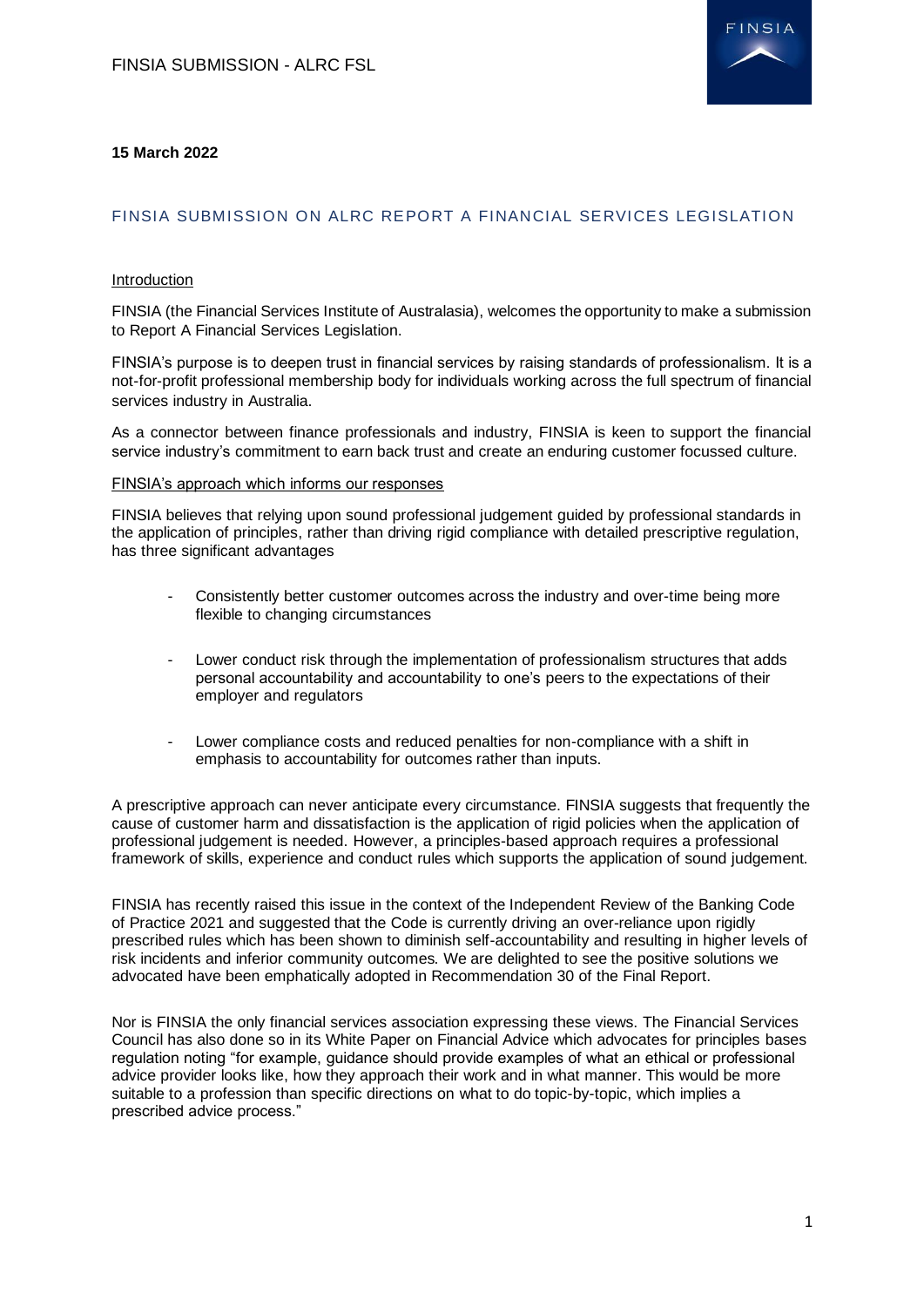

We agree with the ALRC's comment in its background paper. Complexity and Legislative Design, that complexity in legislation "is likely to be excessive and unjustified where the prescription is disproportionate when measured against the capacity of the regulated community to understand, and comply meaningfully with, the legislation". In addition, we would suggest that sound judgement, within a professional framework of skills, experience and conduct rules, are an important part of the capacity of the regulated community to understand and comply meaningfully with the legislation.

Having said that. FINSIA acknowledges that some areas of prescription in the legislation have been made in response to industry concerns about uncertainty in the interpretation of more broadly expressed obligations. While FINSIA supports a principles-based approach, FINSIA's view is that reducing words does not necessarily equate to 'simplification', and we do not necessarily support removing specific or prescriptive provisions that assist interpretation particularly where they may have been introduced to address uncertainty or lack of clarity in a broadly expressed obligation. The financial services industry does require a reasonable degree of certainty about conduct that will or will not comply with the law, and we believe this also needs to be a quiding principle in assessing proposed changes to the law.

### Overview of response

FINSIA notes submissions are not sought as to the Recommendations (1-13).

FINSIA makes submissions in relation to Proposals and Questions in the attached table.

## Conclusion

FINSIA's Council, leadership team and members are eager to engage with the ALRC in its work to support professionalisation of the industry, professional education, and professional standards, all of which deliver the best community outcomes.

We would be delighted to discuss the important issues raised in further detail at your convenience.



**John Corcoran** 

Chair **Financial Advice & Services Council** 



**Chris Whitehead** CEO & Managing Director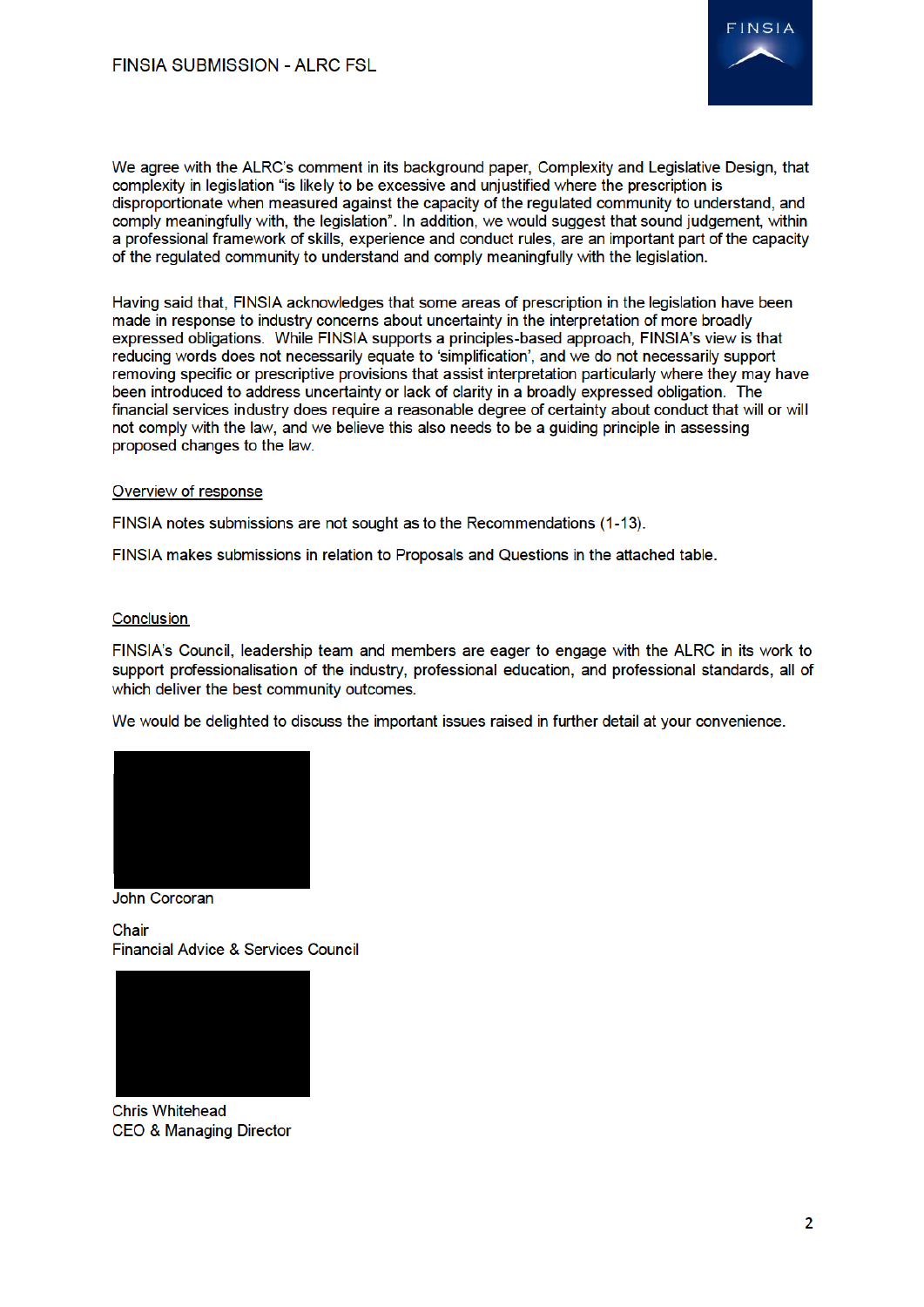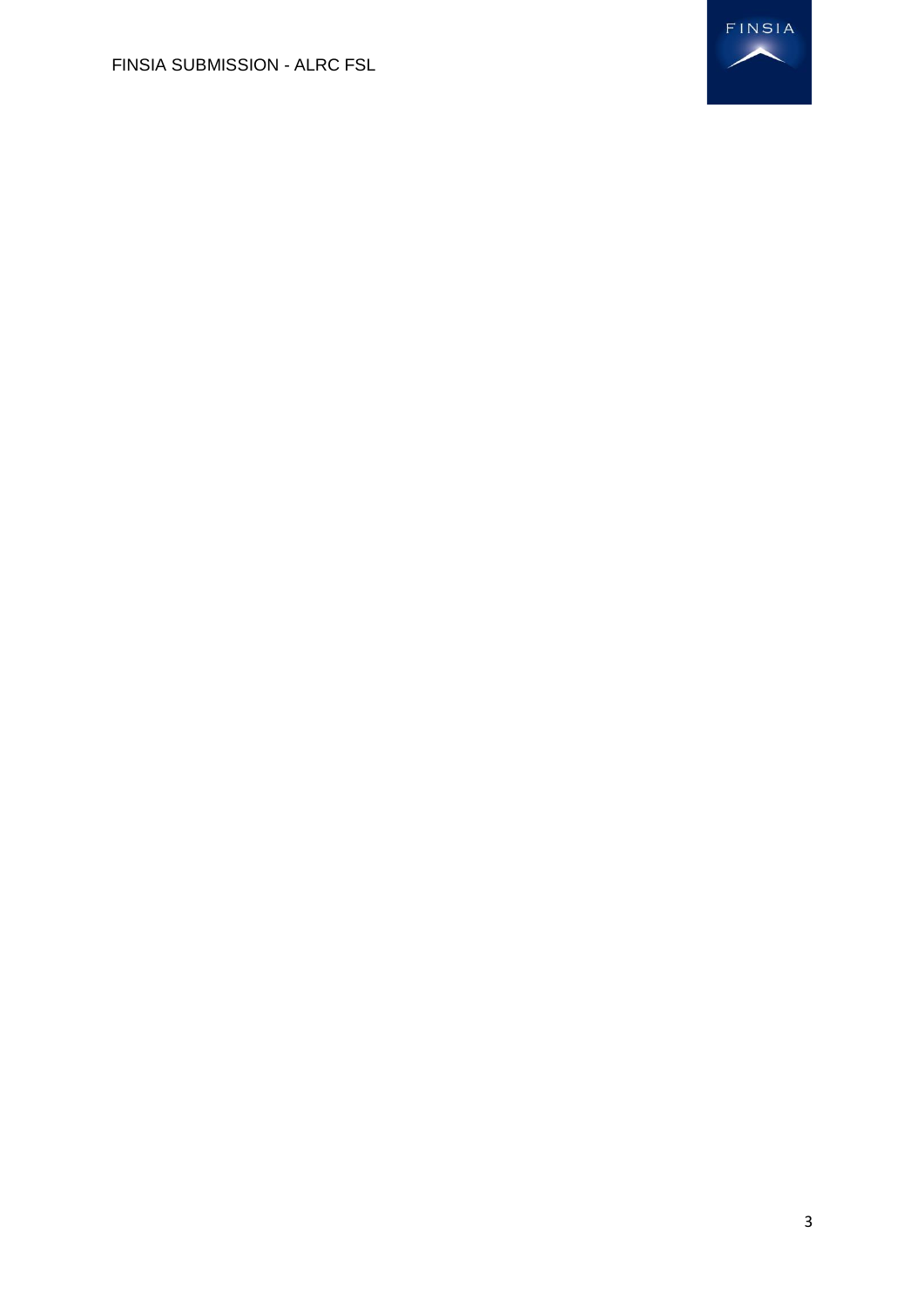

| <b>QUESTION</b> | <b>DESCRIPTIONS</b>                                                                                                                                                                                                                                                                                                                                                                    | <b>FINSIA'S RESPONSE</b>                                                                                                                                                                                                                                                                                                                                                                                                                                                                                                                                                                                                                                                                                                                                                                                                                                                                                                                                                                                     |
|-----------------|----------------------------------------------------------------------------------------------------------------------------------------------------------------------------------------------------------------------------------------------------------------------------------------------------------------------------------------------------------------------------------------|--------------------------------------------------------------------------------------------------------------------------------------------------------------------------------------------------------------------------------------------------------------------------------------------------------------------------------------------------------------------------------------------------------------------------------------------------------------------------------------------------------------------------------------------------------------------------------------------------------------------------------------------------------------------------------------------------------------------------------------------------------------------------------------------------------------------------------------------------------------------------------------------------------------------------------------------------------------------------------------------------------------|
| A1              | What additional data should the<br><b>Australian Law</b><br>Reform Commission generate, obtain,<br>and analyse to understand:<br>a. legislative complexity and<br>potential legislative simplification;<br>the regulation of corporations and<br>b.<br>financial services in Australia;<br>and<br>c. the structure and operation of<br>financial markets and services in<br>Australia? | Some additional data the ALRC could<br>consider could be:<br>consult NZ Law Reform<br>Commission under the<br><b>Closer Economic Relations.</b><br>research and data on<br>customer harm and<br>dissatisfaction arising from<br>the application of rigid<br>policies and prescriptive<br>regulation when instead the<br>application of professional<br>judgement was needed.<br>notification of serious<br>compliance concerns as this<br>may indicate aspects of the<br>law that are not clear or<br>where there are issues with<br>compliance with the law.<br>data from the FOS in addition<br>to the data they have<br>considered from AFCA<br>the policy intent of legislation<br>as captured in second<br>reading speeches to<br>Parliament compared to<br>decisions and outcomes led<br>by regulators such as AFCA<br>and ASIC<br>In examining the complexity<br>of the law - the average<br>number of pages a licensee<br>has to pull together for an<br>adviser to understand their<br>obligations. |
| A2              | Would application of the following<br>definitional principles reduce complexity<br>in corporations and financial services<br>legislation?<br>When to define (Chapter 4):<br>a. In determining whether and how<br>to define words or phrases, the<br>overarching consideration should<br>be whether the definition would                                                                | When to define - We agree<br>$\bullet$<br>with the definitional principles<br>put forward for 'when to<br>define'.<br>Consistency of definitions -<br>We agree with the principles<br>proposed<br>Design of definitions - We<br>agree with the principles<br>proposed.                                                                                                                                                                                                                                                                                                                                                                                                                                                                                                                                                                                                                                                                                                                                       |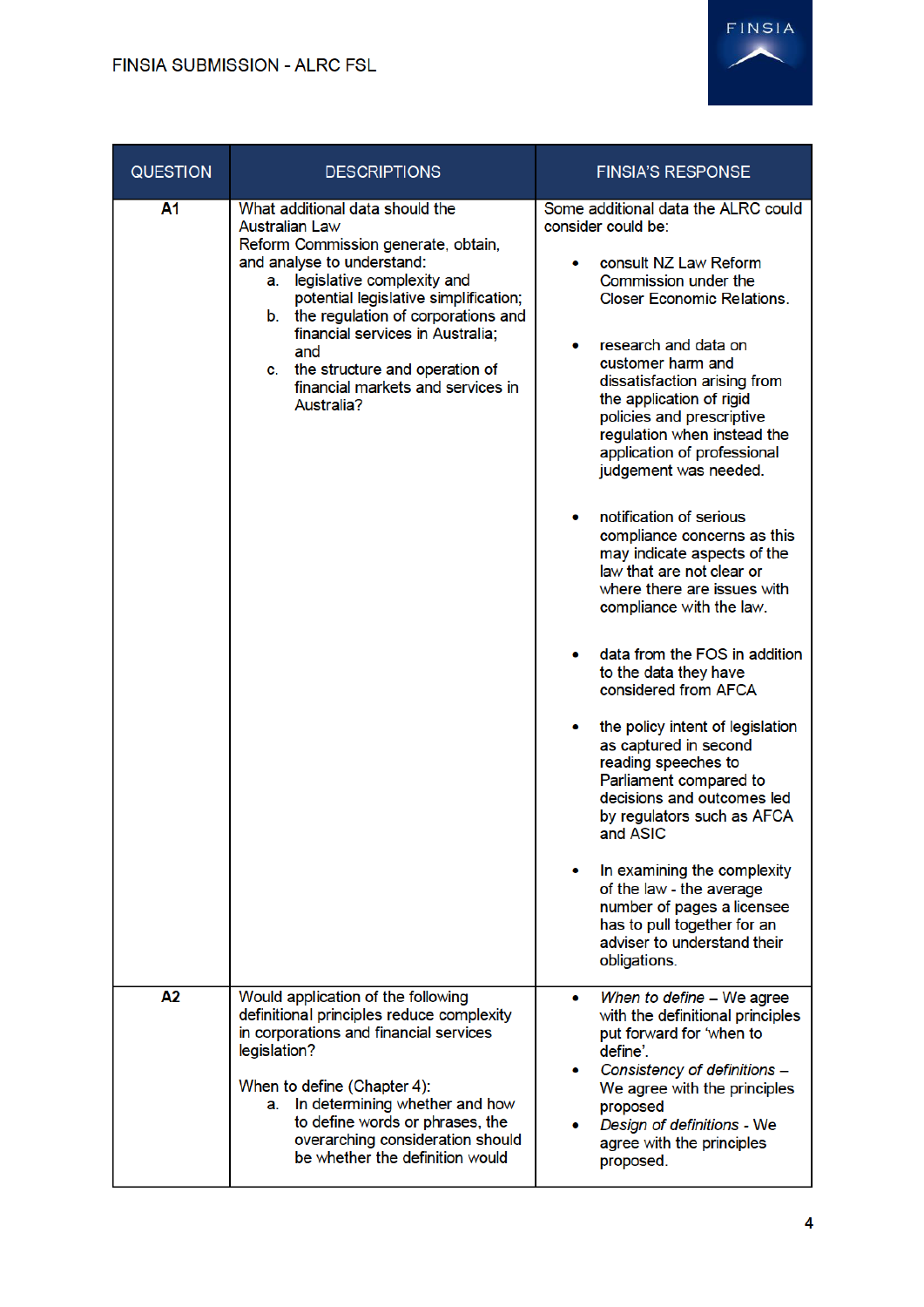

|    | enhance readability and facilitate<br>comprehension of the legislation.<br>To the extent practicable, words<br>b.<br>and phrases with an ordinary<br>meaning should not be defined.<br>Words and phrases should be<br>C.<br>defined if the definition<br>significantly reduces the need to<br>repeat text.<br>Definitions should be used<br>d.<br>primarily to specify the meaning<br>of words or phrases, and should<br>not be used to impose<br>obligations, tailor the application<br>of particular provisions, or for<br>other substantive purposes.<br>Consistency of definitions (Chapter 5):<br>e. Each word and phrase should be<br>used with the same meaning<br>throughout an Act, and<br>throughout all delegated<br>legislation made under that Act.<br>f.<br>Relational definitions should be<br>used sparingly.<br>To the extent practicable, key<br>g.<br>defined terms should have a<br>consistent meaning across all<br>Commonwealth corporations and<br>financial services legislation.<br>Design of definitions (Chapter 6):<br>h. Interconnected definitions should<br>be used sparingly.<br>Defined terms should correspond<br>i.<br>intuitively with the substance of<br>the definition.<br>It should be clear whether a word<br>j.<br>or phrase is defined, and where<br>the definition can be found. |                                                                                                                                                                                                                                                                                                                                                                                 |
|----|------------------------------------------------------------------------------------------------------------------------------------------------------------------------------------------------------------------------------------------------------------------------------------------------------------------------------------------------------------------------------------------------------------------------------------------------------------------------------------------------------------------------------------------------------------------------------------------------------------------------------------------------------------------------------------------------------------------------------------------------------------------------------------------------------------------------------------------------------------------------------------------------------------------------------------------------------------------------------------------------------------------------------------------------------------------------------------------------------------------------------------------------------------------------------------------------------------------------------------------------------------------------------------------------------------------------------|---------------------------------------------------------------------------------------------------------------------------------------------------------------------------------------------------------------------------------------------------------------------------------------------------------------------------------------------------------------------------------|
| A3 | Each Commonwealth Act relevant to the<br>regulation of corporations and financial<br>services should be amended to enact a<br>uniform definition of each of the terms<br>'financial product' and 'financial service'.                                                                                                                                                                                                                                                                                                                                                                                                                                                                                                                                                                                                                                                                                                                                                                                                                                                                                                                                                                                                                                                                                                        | FINSIA agrees with this proposal.                                                                                                                                                                                                                                                                                                                                               |
| A4 | In order to implement Proposal A3 and<br>simplify the definitions of 'financial<br>product' and 'financial service', the<br>Corporations Act 2001 (Cth) and the<br>Australian Securities and Investments<br>Commission Act 2001 (Cth) should be<br>amended to:<br>a. remove specific inclusions from<br>the definition of 'financial product'<br>by repealing s 764A of the<br>Corporations Act 2001 (Cth) and<br>omitting s 12BAA(7) of the<br>Australian Securities and                                                                                                                                                                                                                                                                                                                                                                                                                                                                                                                                                                                                                                                                                                                                                                                                                                                    | FINSIA suggests the ALRC might<br>start from a position that the definition<br>in the Acts to be as consistent,<br>complete and self-contained as<br>possible.<br>We do not support the removal of<br>specific inclusions from the definitions<br>- we believe that the specific<br>inclusions are generally easier for a<br>reader to understand than a broader<br>definition. |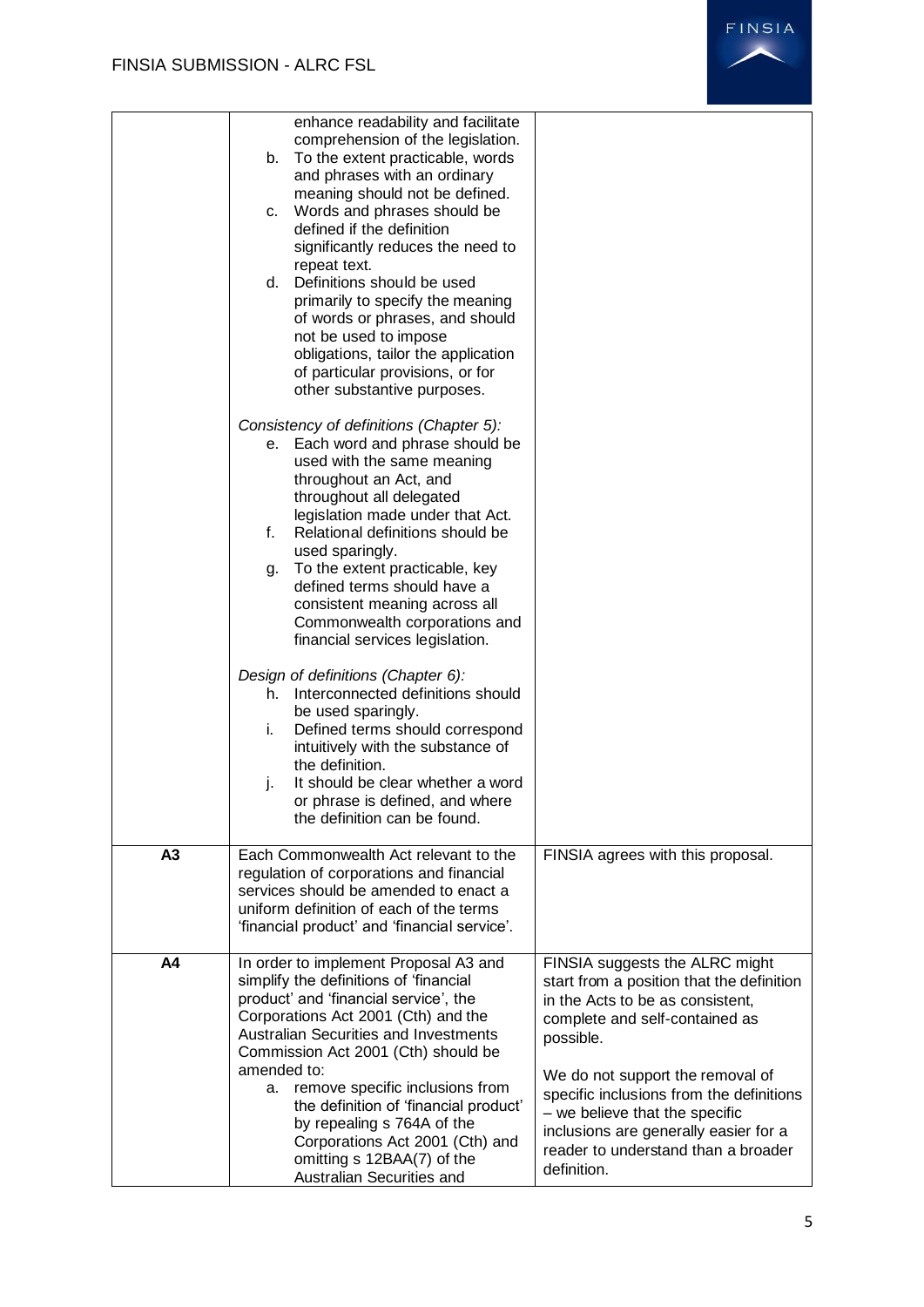

|                | <b>Investments Commission Act</b><br>2001 (Cth);<br>b. remove the ability for regulations<br>to deem conduct to be a 'financial<br>service' by omitting s 766A(1)(f)<br>of the Corporations Act 2001<br>$(Cth)$ and s 12BAB $(1)(h)$ of the<br>Australian Securities and<br><b>Investments Commission Act</b><br>2001 (Cth);<br>remove the ability for regulations<br>C.<br>to deem conduct to be a 'financial<br>service' by amending ss 766A(2)<br>and 766C(7) of the Corporations<br>Act 2001 (Cth), and ss 12BAB(2)<br>and (10) of the Australian<br>Securities and Investments<br>Commission Act 2001 (Cth);<br>d. remove the incidental product<br>exclusion by repealing s 763E of<br>the Corporations Act 2001 (Cth);<br>insert application provisions to<br>е.<br>determine the scope of Chapter 7<br>of the Corporations Act 2001<br>(Cth) and its constituent<br>provisions; and<br>f.<br>consolidate, in delegated<br>legislation, all exclusions and<br>exemptions from the definition of<br>'financial product' and from the<br>definition of 'financial service'. | We suggest that the exclusions and<br>exemptions should be consolidated<br>within the relevant Act.<br>However, we acknowledge there<br>would then still need to be a power<br>for delegated legislation in order to<br>allow for further exclusions to be<br>added in a timely manner. An<br>approach could be that on a regular<br>basis e.g. annually, exclusions<br>specified in delegated legislated are<br>reviewed with a view to absorbing<br>them in the Act, which would mean<br>delegated legislated does not<br>become unwieldy and also gives<br>appropriate parliamentary oversight. |
|----------------|----------------------------------------------------------------------------------------------------------------------------------------------------------------------------------------------------------------------------------------------------------------------------------------------------------------------------------------------------------------------------------------------------------------------------------------------------------------------------------------------------------------------------------------------------------------------------------------------------------------------------------------------------------------------------------------------------------------------------------------------------------------------------------------------------------------------------------------------------------------------------------------------------------------------------------------------------------------------------------------------------------------------------------------------------------------------------------|----------------------------------------------------------------------------------------------------------------------------------------------------------------------------------------------------------------------------------------------------------------------------------------------------------------------------------------------------------------------------------------------------------------------------------------------------------------------------------------------------------------------------------------------------------------------------------------------------|
| A <sub>5</sub> | The Corporations Act 2001 (Cth) and the<br>Australian Securities and Investments<br>Commission Act 2001 (Cth) should be<br>amended to remove the definitions of:<br>'makes a financial investment' (s<br>а.<br>763B Corporations Act 2001<br>(Cth) and s 12BAA(4) Australian<br>Securities and Investments<br>Commission Act 2001 (Cth));<br>'manages financial risk' (s 763C<br>b.<br>Corporations Act 2001 (Cth) and<br>s 12BAA(5) Australian Securities<br>and Investments Commission Act<br>2001 (Cth)); and<br>'makes non-cash payments' (s<br>C.<br>763D Corporations Act 2001<br>(Cth) and s 12BAA(6) Australian<br>Securities and Investments<br>Commission Act 2001 (Cth)).                                                                                                                                                                                                                                                                                                                                                                                             | FINSIA supports this proposal. We<br>assume no change in substantive law<br>is intended.                                                                                                                                                                                                                                                                                                                                                                                                                                                                                                           |
| A <sub>6</sub> | In order to implement Proposal A3:<br>reg 7.1.06 of the Corporations<br>а.<br>Regulations 2001 (Cth) and reg<br>2B of the Australian Securities<br>and Investments Commission<br>Regulations 2001 (Cth) should be<br>repealed;                                                                                                                                                                                                                                                                                                                                                                                                                                                                                                                                                                                                                                                                                                                                                                                                                                                   | FINSIA agrees that a definition of<br>'credit' that is consistent with the<br>definition contained in the National<br><b>Consumer Credit Protection Act 2009</b><br>(Cth) should be used in the<br>Corporations Act 2001 (Cth) and in<br>the Australian Securities and                                                                                                                                                                                                                                                                                                                             |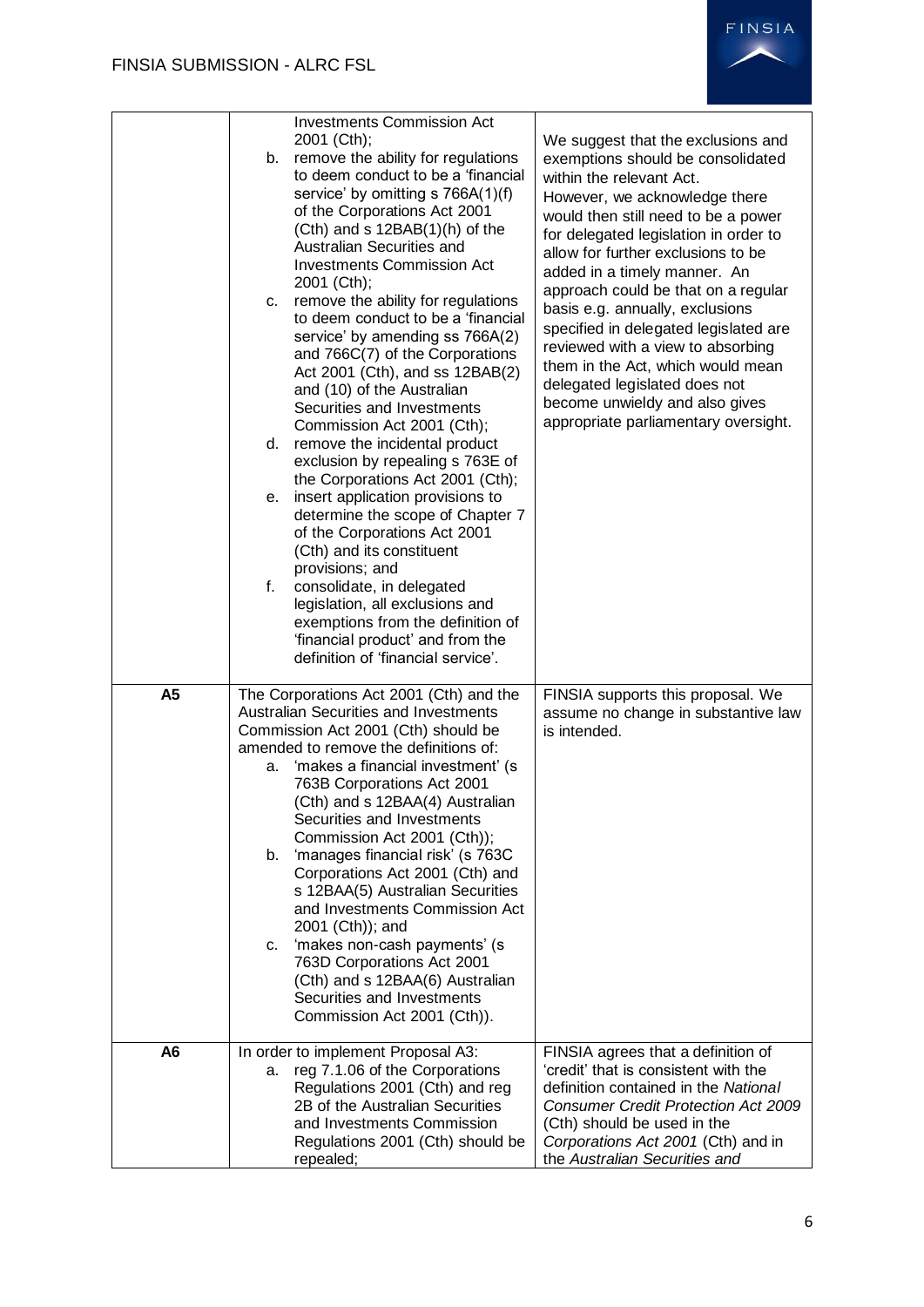

|           | a new paragraph 'obtains credit'<br>b.<br>should be inserted in s 763A(1) of<br>the Corporations Act 2001 (Cth)<br>and in s 12BAA(1) of the<br>Australian Securities and<br><b>Investments Commission Act</b><br>2001 (Cth); and<br>a definition of 'credit' that is<br>C.<br>consistent with the definition<br>contained in the National<br><b>Consumer Credit Protection Act</b><br>2009 (Cth) should be inserted in<br>the Corporations Act 2001 (Cth)<br>and in the Australian Securities<br>and Investments Commission Act<br>2001 (Cth). | <b>Investments Commission Act 2001</b><br>(Cth).<br>We think the preferred approach for<br>readability is that the definitions are<br>specified separately in each Act and<br>are the same in each Act.<br>It is acknowledged that when a<br>definition is changed, there would be<br>a need to change the definition<br>across multiple legislation. However,<br>this happens with other legislation,<br>and simultaneous amendment of<br>three Acts when this is required<br>should not be an unduly complex<br>task.<br>We do not however support adding<br>credit to the definition of a financial<br>product. Credit activities are subject<br>to a separate regulatory regime, and<br>although there is cross over there are<br>also significant divergences. The<br>appropriateness of the divergences<br>will require separate assessment,<br>having due regard to the different<br>nature of credit products. We agree<br>that it would be worthwhile to explore<br>the scope to harmonise the<br>regulatory regimes, however this<br>would require a separate substantive<br>law review.<br>If credit is added as a financial<br>product in the Corporations Act, then<br>to maintain the current regime further<br>exclusions will need be incorporated<br>to other parts of the Corporations Act<br>e.g. the requirement to provide a<br>SOA, which does not achieve the<br>goal of reduced complexity. |
|-----------|------------------------------------------------------------------------------------------------------------------------------------------------------------------------------------------------------------------------------------------------------------------------------------------------------------------------------------------------------------------------------------------------------------------------------------------------------------------------------------------------------------------------------------------------|---------------------------------------------------------------------------------------------------------------------------------------------------------------------------------------------------------------------------------------------------------------------------------------------------------------------------------------------------------------------------------------------------------------------------------------------------------------------------------------------------------------------------------------------------------------------------------------------------------------------------------------------------------------------------------------------------------------------------------------------------------------------------------------------------------------------------------------------------------------------------------------------------------------------------------------------------------------------------------------------------------------------------------------------------------------------------------------------------------------------------------------------------------------------------------------------------------------------------------------------------------------------------------------------------------------------------------------------------------------------------------------------------------------------|
| <b>A7</b> | Sections 1011B and 1013A(3) of the<br>Corporations Act 2001 (Cth) should be<br>amended to replace 'responsible person'<br>with 'preparer'.                                                                                                                                                                                                                                                                                                                                                                                                     | FINSIA agrees with this proposal,<br>and we assume no change in<br>substantive law is intended.                                                                                                                                                                                                                                                                                                                                                                                                                                                                                                                                                                                                                                                                                                                                                                                                                                                                                                                                                                                                                                                                                                                                                                                                                                                                                                                     |
| A8        | The obligation to provide financial product<br>disclosure in Part 7.9 of the Corporations<br>Act 2001 (Cth) should be reframed to<br>incorporate an outcomes-based standard<br>of disclosure.                                                                                                                                                                                                                                                                                                                                                  | FINSIA supports this proposal in<br>principle, however we suggest that<br>care is required to ensure a feasible<br>framework is designed.<br>An outcomes-based disclosure<br>regime would need to carefully<br>research the history of the current<br>regime and assess any issues with<br>previous principles-based disclosure<br>regimes.                                                                                                                                                                                                                                                                                                                                                                                                                                                                                                                                                                                                                                                                                                                                                                                                                                                                                                                                                                                                                                                                         |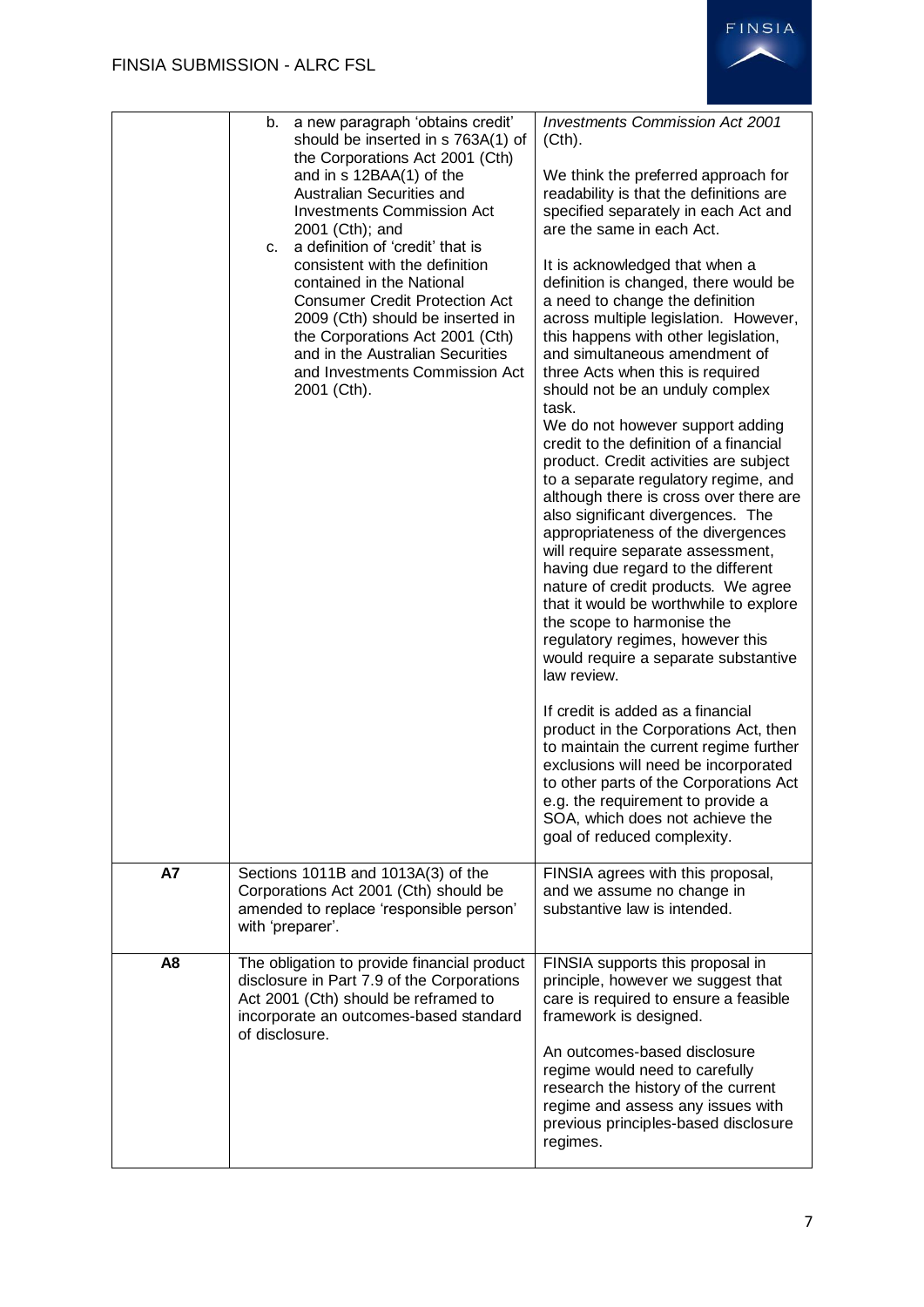

| A <sub>9</sub> | The following existing powers in the<br>Corporations Act 2001 (Cth) should be<br>removed:<br>powers to grant exemptions from<br>а.<br>obligations in Chapter 7 of the<br>Act by regulation or other<br>legislative instrument; and<br>powers to omit, modify, or vary<br>b.<br>('notionally amend') provisions of<br>Chapter 7 of the Act by regulation<br>or other legislative instrument. | FINSIA supports this proposal, subject<br>to the adoption of proposal A10.                                                                                                                                                                                                                                                                                                                                                                                                                                                                                                                                                                                                                                                             |
|----------------|---------------------------------------------------------------------------------------------------------------------------------------------------------------------------------------------------------------------------------------------------------------------------------------------------------------------------------------------------------------------------------------------|----------------------------------------------------------------------------------------------------------------------------------------------------------------------------------------------------------------------------------------------------------------------------------------------------------------------------------------------------------------------------------------------------------------------------------------------------------------------------------------------------------------------------------------------------------------------------------------------------------------------------------------------------------------------------------------------------------------------------------------|
| A10            | The Corporations Act 2001 (Cth) should<br>be amended to provide for a sole power<br>to create exclusions and grant<br>exemptions from Chapter 7 of the Act in a<br>consolidated legislative instrument.                                                                                                                                                                                     | FINSIA supports the proposal to<br>implement a general power to create<br>exclusions and grant exemptions<br>from Chapter 7, subject to our<br>comments in A4.<br>This power should be exercisable<br>either by the Minister or by ASIC.<br>Historically ASIC's direct relationship<br>with industry has meant that ASIC is<br>better placed to respond to industry<br>developments in a more timely<br>manner than is possible for Treasury<br>or other Government Departments,<br>and some legislative provisions have<br>been unworkable in the absence of<br>ASIC exemptions. We therefore<br>believe that ASIC should continue to<br>be able to grant exemptions. In<br>either case they should be<br>disallowable by Parliament. |
| A11            | In order to implement Proposals A9 and<br>A10:<br>Should the Corporations Act<br>а.<br>2001 (Cth) be amended to insert<br>a power to make thematically<br>consolidated legislative<br>instruments in the form of 'rules'?<br>Should any such power be<br>b.<br>granted to the Australian<br>Securities and Investments<br>Commission?                                                       | <b>Should the Corporations Act</b><br>а.<br>2001 (Cth) be amended to<br>insert a power to make<br>thematically consolidated<br>legislative instruments in the<br>form of 'rules'?<br>FINSIA supports this proposal.<br>b. Should any such power be<br>granted to the Australian<br><b>Securities and Investments</b><br><b>Commission?</b>                                                                                                                                                                                                                                                                                                                                                                                             |
| A12            | As an interim measure, the Australian<br>Securities and Investments Commission,<br>the Department of the Treasury (Cth),<br>and the Office of Parliamentary Counsel<br>(Cth) should develop a mechanism to<br>improve the visibility and accessibility of<br>notional amendments to the Corporations<br>Act 2001 (Cth) made by delegated<br>legislation.                                    | Yes, for the reasons explained in A10.<br>We support this. We also propose it<br>would be further helpful to have a<br>'marked up' version of changes, or a<br>full comparison provided of the<br>former wording, and new wording<br>publicly distributed in advance.                                                                                                                                                                                                                                                                                                                                                                                                                                                                  |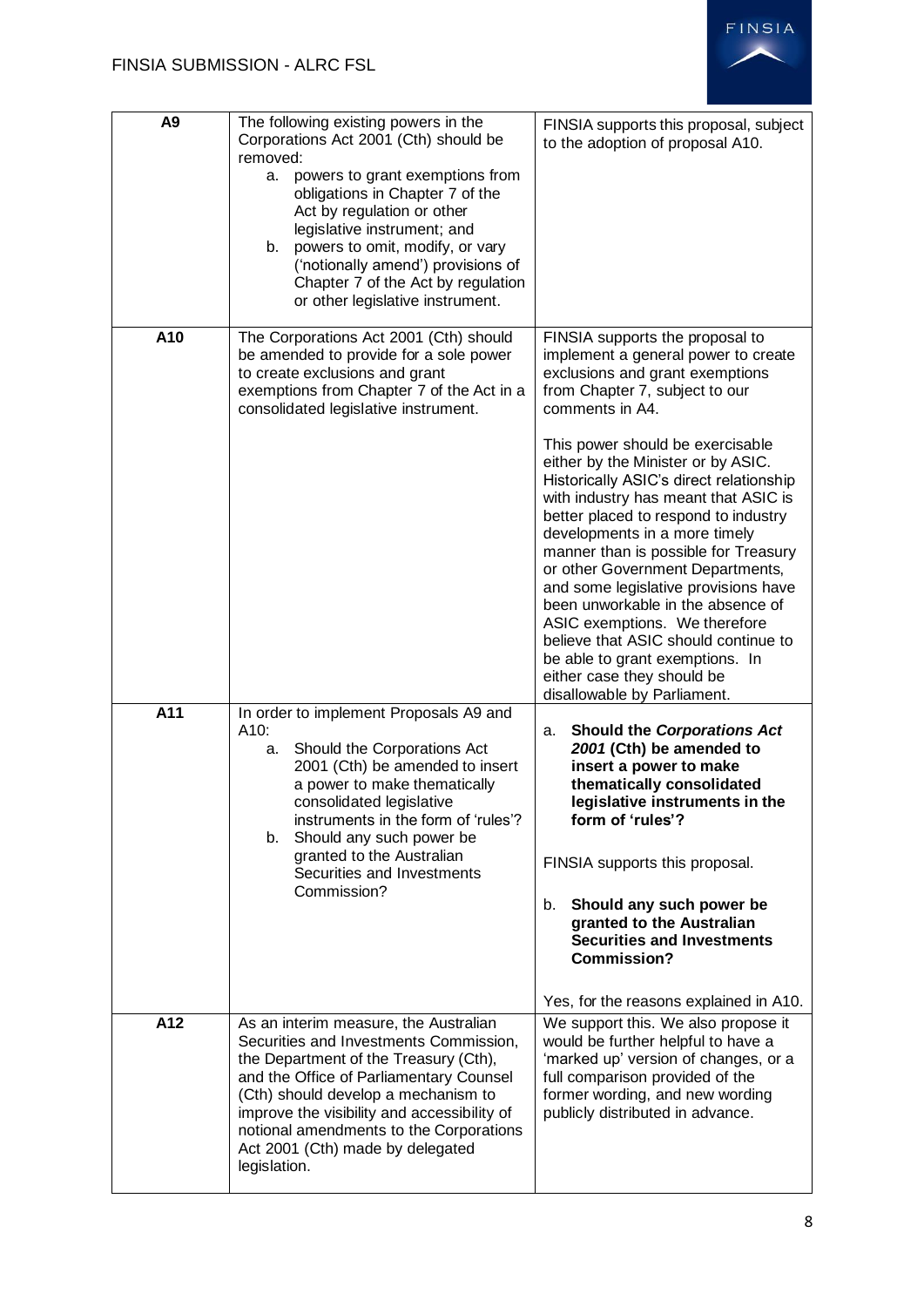

| A13                                                                                                                                                        | The Corporations Act 2001 (Cth) should<br>be amended to:                                                                                                                                                                                                                                                                                                                                                                                                                                                                | FINSIA supports this proposal.                                                                                                                                                                                                                                   |
|------------------------------------------------------------------------------------------------------------------------------------------------------------|-------------------------------------------------------------------------------------------------------------------------------------------------------------------------------------------------------------------------------------------------------------------------------------------------------------------------------------------------------------------------------------------------------------------------------------------------------------------------------------------------------------------------|------------------------------------------------------------------------------------------------------------------------------------------------------------------------------------------------------------------------------------------------------------------|
|                                                                                                                                                            | remove the definition of 'financial<br>а.<br>product advice' in s 766B;<br>substitute the current use of that<br>b.<br>term with the phrase 'general<br>advice and personal advice' or<br>'general advice or personal<br>advice' as applicable; and<br>incorporate relevant elements of<br>c.<br>the current definition of 'financial                                                                                                                                                                                   | FINSIA's view is that, conceptually,<br>the dividing line between<br>"information" and "advice" and<br>between "general advice" and<br>"personal advice", are counter<br>intuitive and a full review of the<br>parameters of regulated "advice" is<br>warranted. |
|                                                                                                                                                            | product advice' into the<br>definitions of 'general advice' and<br>'personal advice'.                                                                                                                                                                                                                                                                                                                                                                                                                                   | These issues are particularly<br>important now, in circumstances<br>where                                                                                                                                                                                        |
| A14                                                                                                                                                        | Section 766A(1) of the Corporations Act<br>2001 (Cth) should be amended by<br>removing from the definition of 'financial<br>service' the term 'financial product advice'<br>and substituting 'general advice'.                                                                                                                                                                                                                                                                                                          | technology is expected to have a<br>$\bullet$<br>significant role in providing<br>financial information and advice<br>in the community and<br>investment decisions in respect<br>$\bullet$                                                                       |
| A15                                                                                                                                                        | Section 766B of the Corporations Act                                                                                                                                                                                                                                                                                                                                                                                                                                                                                    | of that technology are hampered<br>by legal uncertainty.                                                                                                                                                                                                         |
|                                                                                                                                                            | 2001 (Cth) should be amended to replace<br>the term 'general advice' with a term that<br>corresponds intuitively with the substance<br>of the definition.                                                                                                                                                                                                                                                                                                                                                               | This will require a substantive law<br>review which may well be outside the<br>scope of this review.                                                                                                                                                             |
|                                                                                                                                                            |                                                                                                                                                                                                                                                                                                                                                                                                                                                                                                                         | We agree however that the proposals<br>will assist in alleviating the confusion<br>arising from the terms themselves.                                                                                                                                            |
| A16                                                                                                                                                        | Should the definition of 'retail client' in s<br>761G of the Corporations Act 2001 (Cth)<br>be amended:<br>to remove:<br>а.<br>subsections $(5)$ , $(6)$ , and<br>Τ.<br>(6A), being provisions in<br>relation to general<br>insurance products,<br>superannuation products,<br>RSA products, and<br>traditional trustee<br>company services; and                                                                                                                                                                        | As to $(5)$ , $(6)$ and $(6A)$ , we suggest<br>that there are sound policy reasons<br>why the rules for general insurance<br>products, superannuation / RSA<br>products and traditional trustee<br>company services are different from<br>other products.        |
| ii.<br>the product value<br>exception in sub-s $(7)(a)$<br>and the asset and<br>income exceptions in<br>sub-s $(7)(c)$ ; or<br>in some other manner?<br>b. | Care needs to be taken with the<br>asset and income tests as neither is<br>in reality a real measure of financial<br>sophistication. Would a test approach<br>or an objective framework serve the<br>purposes of the legislation better? If<br>asset and income exceptions are to<br>remain we suggest that the "assets"<br>that count towards the exception<br>should be limited to "investable<br>assets" which would exclude, for<br>example, a principal place of<br>residence and possibly also an<br>inheritance. |                                                                                                                                                                                                                                                                  |
|                                                                                                                                                            |                                                                                                                                                                                                                                                                                                                                                                                                                                                                                                                         | We also suggest that navigability<br>could be improved by separating the<br>definitions for businesses and<br>individuals.                                                                                                                                       |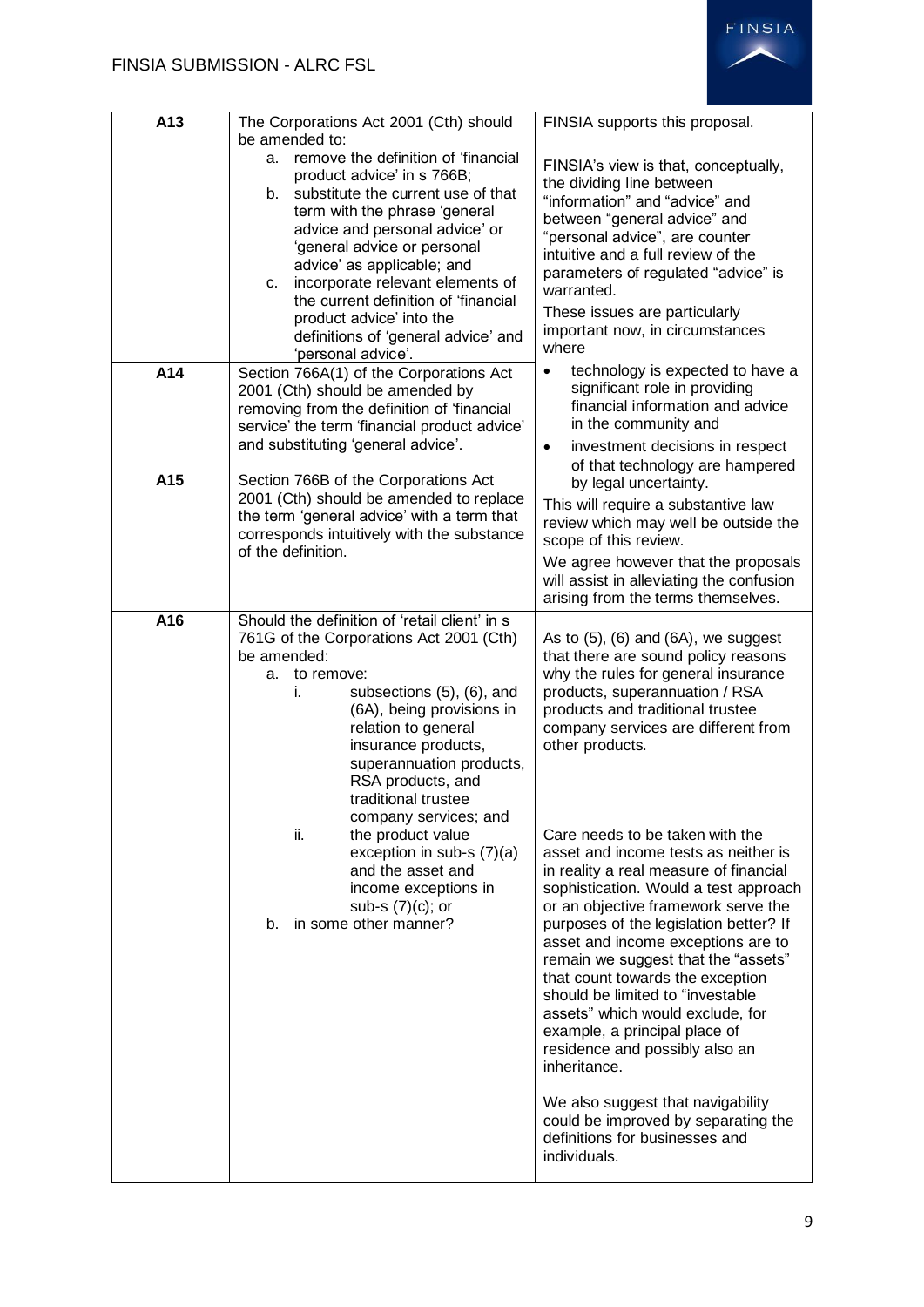

| A17 | What conditions or criteria should be<br>considered in respect of the sophisticated<br>investor exception in s 761GA of the<br>Corporations Act 2001 (Cth)?                                                                                                                                                                                                                     | FINSIA believes it is not appropriate<br>for an adviser to determine if a<br>person is not a retail client and far<br>more appropriate for a framework to<br>be used to determine this.<br>In relation to the content of such a<br>framework we suggest an opt in 12-<br>month period, following objective<br>testing of sophistication which might<br>vary depending on the nature of<br>investment, and with the testing<br>determined by (e.g.) ASIC or an<br>industry body not by the client's<br>adviser.                                                                                                                                                                                                                                                                                                                                                                                                                                                |
|-----|---------------------------------------------------------------------------------------------------------------------------------------------------------------------------------------------------------------------------------------------------------------------------------------------------------------------------------------------------------------------------------|---------------------------------------------------------------------------------------------------------------------------------------------------------------------------------------------------------------------------------------------------------------------------------------------------------------------------------------------------------------------------------------------------------------------------------------------------------------------------------------------------------------------------------------------------------------------------------------------------------------------------------------------------------------------------------------------------------------------------------------------------------------------------------------------------------------------------------------------------------------------------------------------------------------------------------------------------------------|
| A18 | Should Chapter 7 of the Corporations Act<br>2001 (Cth) be amended to insert certain<br>norms as an objects clause?                                                                                                                                                                                                                                                              | FINSIA is not convinced that inserting<br>a general objects clause with stated<br>norms would assist in readability of<br>the legislation and may raise more<br>questions than it answers.<br>The recommendation made by<br>Commissioner Hayne in the Royal<br>Commission report as to the effect<br>that "As far as possible, legislation<br>governing financial services should<br>identify expressly what fundamental<br>norms of behaviour are being<br>pursued when particular and detailed<br>rules are made about a particular<br>subject matter."<br>We do not think the recommendation<br>is met by having a general objects<br>clause applicable to the entirety of<br>Chapter 7. The recommendation<br>would be better achieved if norms are<br>linked to legislative provisions about<br>particular subject matters. A review<br>of each provision against the norms<br>listed in the Report could form part of<br>a general review of Chapter 7. |
| A19 | What norms should be included in such<br>an objects clause?                                                                                                                                                                                                                                                                                                                     | See comments on A18.                                                                                                                                                                                                                                                                                                                                                                                                                                                                                                                                                                                                                                                                                                                                                                                                                                                                                                                                          |
| A20 | Section 912A(1)(a) of the Corporations<br>Act 2001 (Cth) should be amended by:<br>separating the words 'efficiently',<br>а.<br>'honestly', and 'fairly' into<br>individual paragraphs;<br>replacing the word 'efficiently'<br>b.<br>with 'professionally'; and<br>inserting a note containing<br>C.<br>examples of conduct that would<br>fail to satisfy the 'fairly' standard. | FINSIA supports the proposals to<br>separate the terms and replace<br>"efficiently" with "professionally",<br>subject to our comments below.<br>Case law on the interpretation of this<br>section has had to consider whether<br>the words import separate obligations<br>or define a single combined<br>obligation, and there have been<br>differing judicial approaches. We<br>think that making clear that separate<br>obligations are intended would assist<br>in certainty of interpretation.                                                                                                                                                                                                                                                                                                                                                                                                                                                            |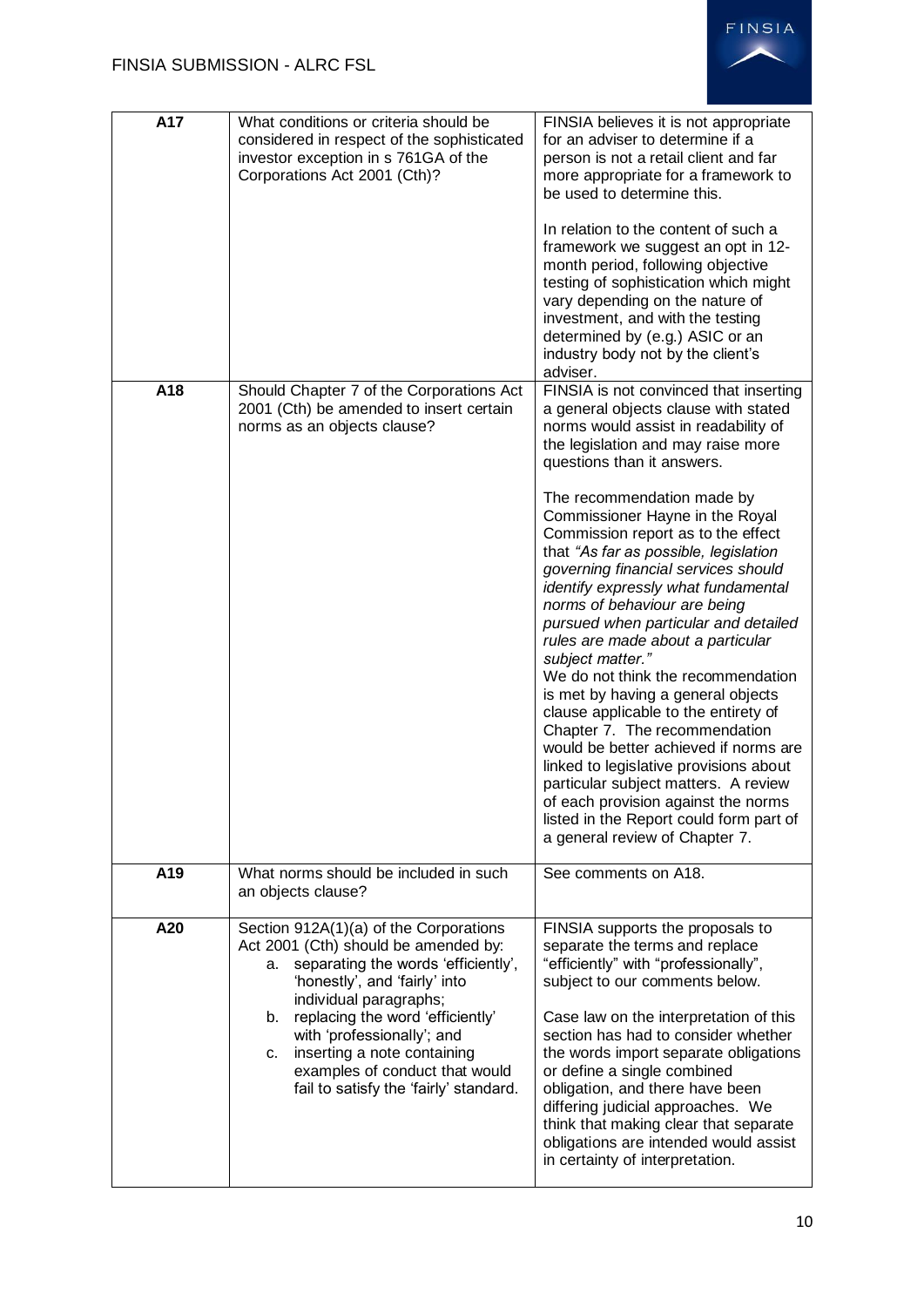

|     |                                                                                                                                                                                                                                                                                                                                                                                                                                                                                                           | It is noted the consequence would be<br>that conduct which contravenes any<br>of the limbs would attract the relevant<br>penalty.<br>We also support specifying that the<br>relevant obligation is to "take                                                                                                                                                                                                                                                                                    |
|-----|-----------------------------------------------------------------------------------------------------------------------------------------------------------------------------------------------------------------------------------------------------------------------------------------------------------------------------------------------------------------------------------------------------------------------------------------------------------------------------------------------------------|------------------------------------------------------------------------------------------------------------------------------------------------------------------------------------------------------------------------------------------------------------------------------------------------------------------------------------------------------------------------------------------------------------------------------------------------------------------------------------------------|
|     |                                                                                                                                                                                                                                                                                                                                                                                                                                                                                                           | reasonable steps".                                                                                                                                                                                                                                                                                                                                                                                                                                                                             |
| A21 | Section 912A(1) of the Corporations Act<br>2001 (Cth) should be amended by<br>removing the following prescriptive<br>requirements:<br>a. to have in place arrangements for<br>the management of conflicts of<br>interest $(s 912A(1)(aa))$ ;<br>to maintain the competence to<br>b.<br>provide the financial services (s<br>$912A(1)(e)$ ;<br>to ensure representatives are<br>c.<br>adequately trained (s $912A(1)(f)$ );<br>and<br>d. to have adequate risk<br>management systems (s<br>$912A(1)(h)$ ). | FINSIA does not support this<br>proposal.<br>FINSIA's view is that reducing words<br>may not necessarily equate to<br>'simplification', and that this may be<br>one instance where specific<br>obligations can assist in<br>understanding.<br>We suspect that removal of these<br>specific obligations would result in<br>changes to ASIC regulatory guides<br>which would state ASIC's view that<br>these obligations are inherent in the<br>in the general obligation in s<br>$912A(1)(a)$ . |
|     |                                                                                                                                                                                                                                                                                                                                                                                                                                                                                                           | Removal of the specific obligations<br>also potentially allows for Licensees<br>to have their own interpretation,<br>which can result in different<br>standards across the industry.                                                                                                                                                                                                                                                                                                           |
| A22 | In accordance with the principle that<br>terminology should be used consistently<br>to reflect the same or similar concepts, s<br>991A of the Corporations Act 2001 (Cth)<br>and s 12CA of the Australian Securities<br>and Investments Commission Act 2001<br>(Cth) should be repealed.                                                                                                                                                                                                                  | FINSIA supports this proposal. We<br>think that s 12CB of the Australian<br>Securities and Investments<br>Commission Act 2001 adequately<br>covers the subject matter.                                                                                                                                                                                                                                                                                                                         |
| A23 | In accordance with the principle that<br>terminology should be used consistently<br>to reflect the same or similar concepts,<br>proscriptions concerning false or<br>misleading representations and<br>misleading or deceptive conduct in the<br>Corporations Act 2001 (Cth) and the<br>Australian Securities and Investments<br>Commission Act 2001 (Cth) should be<br>consolidated into a single provision.                                                                                             | FINSIA supports this proposal                                                                                                                                                                                                                                                                                                                                                                                                                                                                  |
| A24 | Would the Corporations Act 2001 (Cth)<br>be simplified by:<br>amending s 961B(2) to re-cast<br>a.<br>paragraphs (a)–(f) as indicative<br>behaviours of compliance, to<br>which a court must have regard<br>when determining whether the                                                                                                                                                                                                                                                                   | We understand that the ALRC<br>intends to consider any outcomes of<br>the Quality of Advice Review before<br>making recommendations concerning<br>these provisions, and we support<br>consideration of further evidence<br>about the operation of the safe<br>harbour provisions.                                                                                                                                                                                                              |